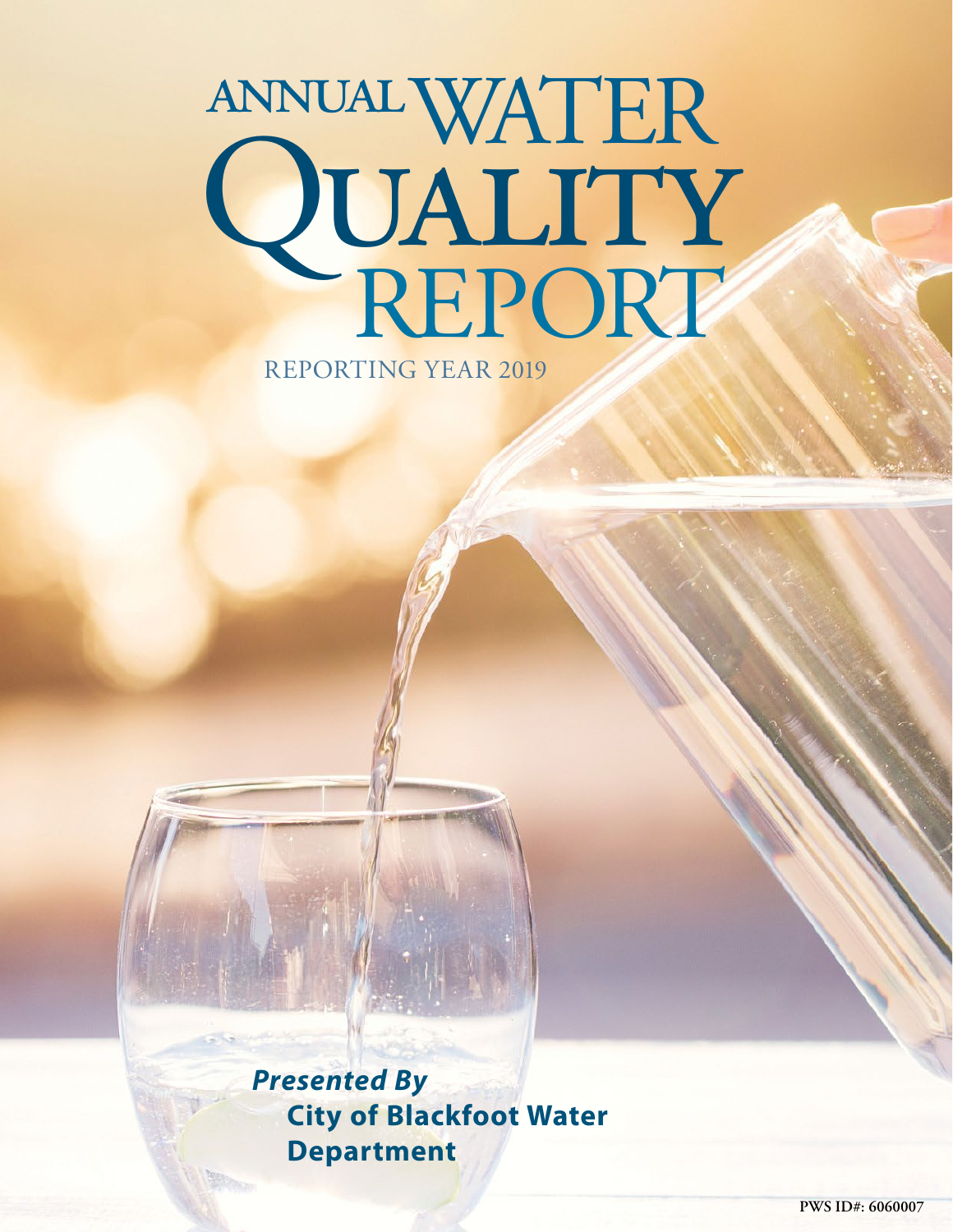### **Our Mission Continues**

 $\mathbf{W}$ <sup>e</sup> are once again pleased to present our annual water quality report covering all testing performed between January 1 and December 31, 2019. Over the years, we have dedicated ourselves to producing drinking water that meets all state and federal standards. We continually strive to adopt new methods for delivering the best-quality drinking water to you.

> As new challenges to drinking water safety emerge, we remain vigilant in meeting the goals of source water protection, water conservation, and community education while continuing to serve the needs of all our water users.

Please remember that we are always available should you ever have any questions or concerns about your water.

## **Where Does My Water Come From?**

The city's source is groundwater from the Eastern<br>
Snake Plain Aquifer pumped by nine vertical<br>
while we will looked throughout the waters turbine wells located throughout the system.



### **Public Meetings**

 $\sqrt{V}$  want our valued customers to be informed about their water utility. If you want to learn more, please attend any of our regularly scheduled meetings. City Council meetings are held on the first and third Tuesday of each month. Find out more at [www.cityofblackfoot.org](http://www.cityofblackfoot.org) or visit the City of Blackfoot. Facebook page.

### **Source Water Assessment**

A Source Water Assessment Plan (SWAP) is now available at our office. This plan is an assessment of the delineated area around our listed sources through which contaminants, if present, could migrate and reach our source water. It also includes an inventory of potential sources of contamination within the delineated area and a determination of the water supply's susceptibility to contamination by the identified potential sources.

According to the SWAP, our water system had a susceptibility rating of moderate. If you would like to review the SWAP, please feel free to contact our office during regular office hours or visit

[http://deq.idaho.gov/water-quality/source-water/](http://deq.idaho.gov/water-quality/source-water/assessments/) [assessments/.](http://deq.idaho.gov/water-quality/source-water/assessments/)

### **Important Health Information**

Some people may be more vulnerable to contaminants in drinking water than the general population. Immunocompromised persons such as persons with cancer undergoing chemotherapy, persons who have undergone organ transplants, people with HIV/AIDS or other immune system disorders, some elderly, and infants may be particularly at risk from infections. These people should seek advice about drinking water from their health care providers. The U.S. EPA/CDC (Centers for Disease Control and Prevention) guidelines on appropriate means to lessen the risk of infection by *cryptosporidium* and other microbial contaminants are available from the Safe Drinking Water Hotline at (800) 426-4791 or [http://water.epa.gov/](http://water.epa.gov/drink/hotline) [drink/hotline](http://water.epa.gov/drink/hotline).



# **Questions?**

The Blackfoot Water Department works around the clock to provide top-quality water to every tap. We ask that all our customers help us protect our water sources, which are the heart of our community, our way of life, and our children's future. In 2019 the City of Blackfoot pumped 1.24 billion gallons of water.

If you have any questions about this report or concerning your water utility, please feel free to contact Vernon Cannon, Water Superintendent, at (208) 785-8608, Monday through Thursday from 7:00 a.m. to 5:00 p.m., Fridays 8:00 a.m. to 1:00 p.m.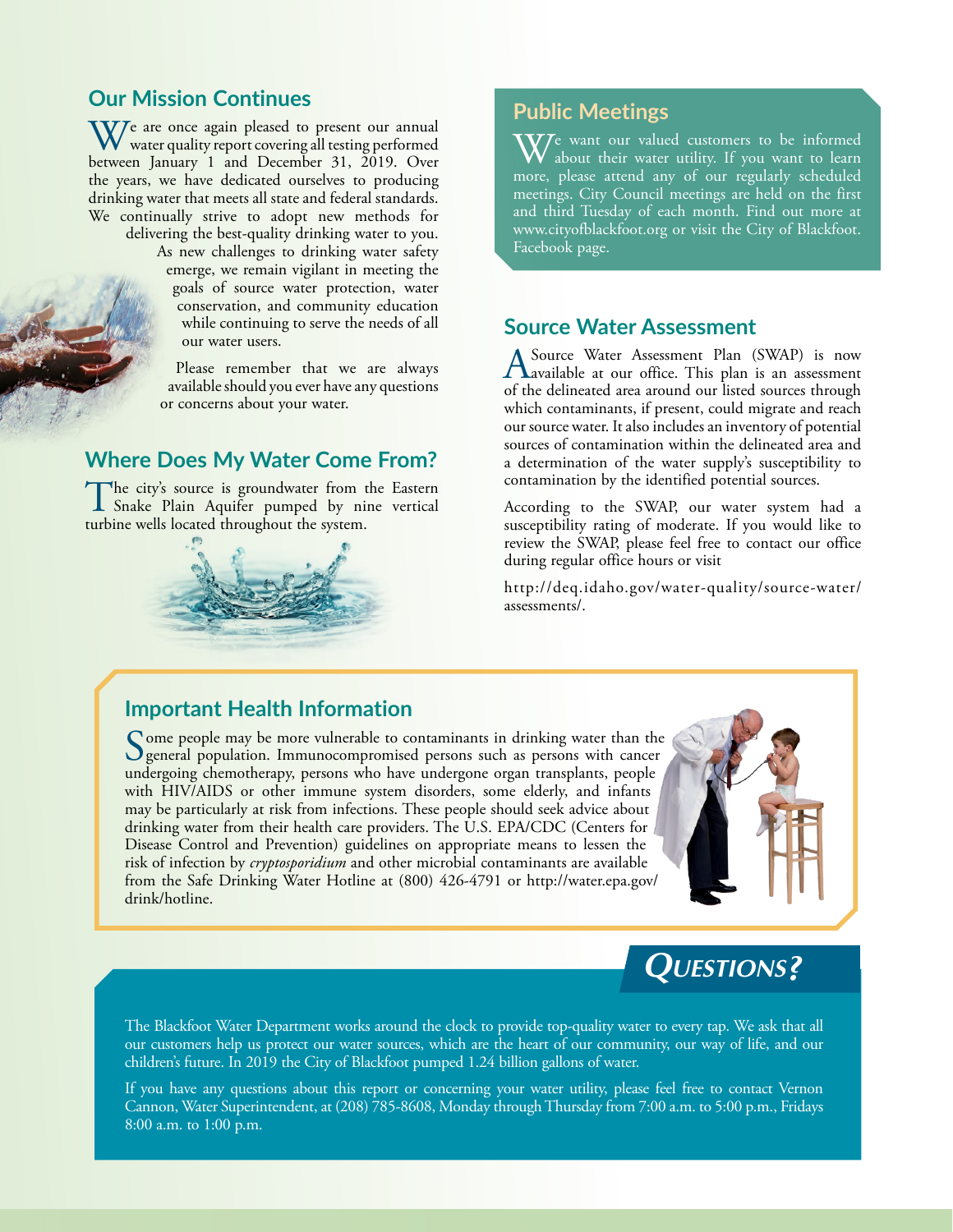### **Substances That Could Be in Water**

To ensure that tap water is safe to drink, the U.S.<br>
EPA prescribes regulations limiting the amount of certain contaminants in water provided by public water systems. U.S. Food and Drug Administration regulations

establish limits for contaminants in bottled water, which must provide the same protection for public health. Drinking water, including bottled water, may reasonably be expected to contain at least small amounts of some contaminants. The presence of these

contaminants does not necessarily indicate that the water poses a health risk.

The sources of drinking water (both tap water and bottled water) include rivers, lakes, streams, ponds, reservoirs, springs, and wells. As water travels over the surface of the land or through the ground, it dissolves naturally occurring minerals, in some cases, radioactive material, and substances resulting from the presence of animals or from human activity. Substances that may be present in source water include:

Microbial Contaminants, such as viruses and bacteria, which may come from sewage treatment plants, septic systems, agricultural livestock operations, or wildlife;

Inorganic Contaminants, such as salts and metals, which can be naturally occurring or may result from urban stormwater runoff, industrial or domestic wastewater discharges, oil and gas production, mining, or farming;

Pesticides and Herbicides, which may come from a variety of sources such as agriculture, urban stormwater runoff, and residential uses;

Organic Chemical Contaminants, including synthetic and volatile organic chemicals, which are by-products of industrial processes and petroleum production and may also come from gas stations, urban stormwater runoff, and septic systems;

Radioactive Contaminants, which can be naturally occurring or may be the result of oil and gas production and mining activities.

For more information about contaminants and potential health effects, call the U.S. EPA's Safe Drinking Water Hotline at (800) 426-4791.

### **Level 1 and 2 Assessment Update**

oliforms are bacteria that are naturally present in the environment and used as an indicator that other, potentially harmful, waterborne pathogens may be present or that a potential pathway exists through

**We remain vigilant in delivering the best-quality drinking water**

which contamination may enter the drinking water distribution system. We found coliforms, indicating the need to look for potential problems in water treatment or distribution. When this occurs, we are required to conduct assessments to identify and correct any

problems that are found during these assessments.

During the past year, we were required to conduct one Level 1 assessment, which was completed. Also during the past year, two Level 2 assessments were required to be completed for our water system. Both assessments were completed. In addition, we were required to take 10 corrective actions, and we completed all 10 of these actions.

### **Lead in Home Plumbing**

If present, elevated levels of lead can cause serious<br>health problems, especially for pregnant women and f present, elevated levels of lead can cause serious young children. Lead in drinking water is primarily from materials and components associated with service lines and home plumbing. We are responsible for providing high-quality drinking water, but we cannot control the variety of materials used in plumbing components. When your water has been sitting for several hours, you can minimize the potential for lead exposure by flushing your tap for 30 seconds to two minutes before using water for drinking or cooking. If you are concerned about lead in your water, you may wish to have your water tested. Information on lead in drinking water, testing methods,

and steps you can take to minimize exposure is available from the Safe Drinking Water Hotline at (800) 426- 4791 or at [www.epa.](http://www.epa.gov/safewater/lead) [gov/safewater/lead.](http://www.epa.gov/safewater/lead)



### **Radon**

ur system monitored for radon and found no levels above laboratory detection limits. Radon is a radioactive gas that you cannot see, taste, or smell. It is found throughout the U.S. Radon can move up through the ground and into a home through cracks and holes in the foundation. It can build up to high levels in all types of homes. Radon can also get into indoor air when released from tap water from showering, washing dishes, and other household activities. Compared to radon entering the home through soil, radon entering the home through tap water will, in most cases, be a small source in indoor air.

Radon is a known human carcinogen. Breathing air containing radon can lead to lung cancer. Drinking water containing radon may also cause increased risk of stomach cancer. If you are concerned about radon, test the air in your home. Testing is inexpensive and easy. You should pursue radon removal for your home if the level of radon in your air is 4 pCi/L or higher. There are simple ways to fix a radon problem that are not too costly. For additional information, call your state radon program or the U.S. EPA Radon Hotline at (800) SOS-RADON.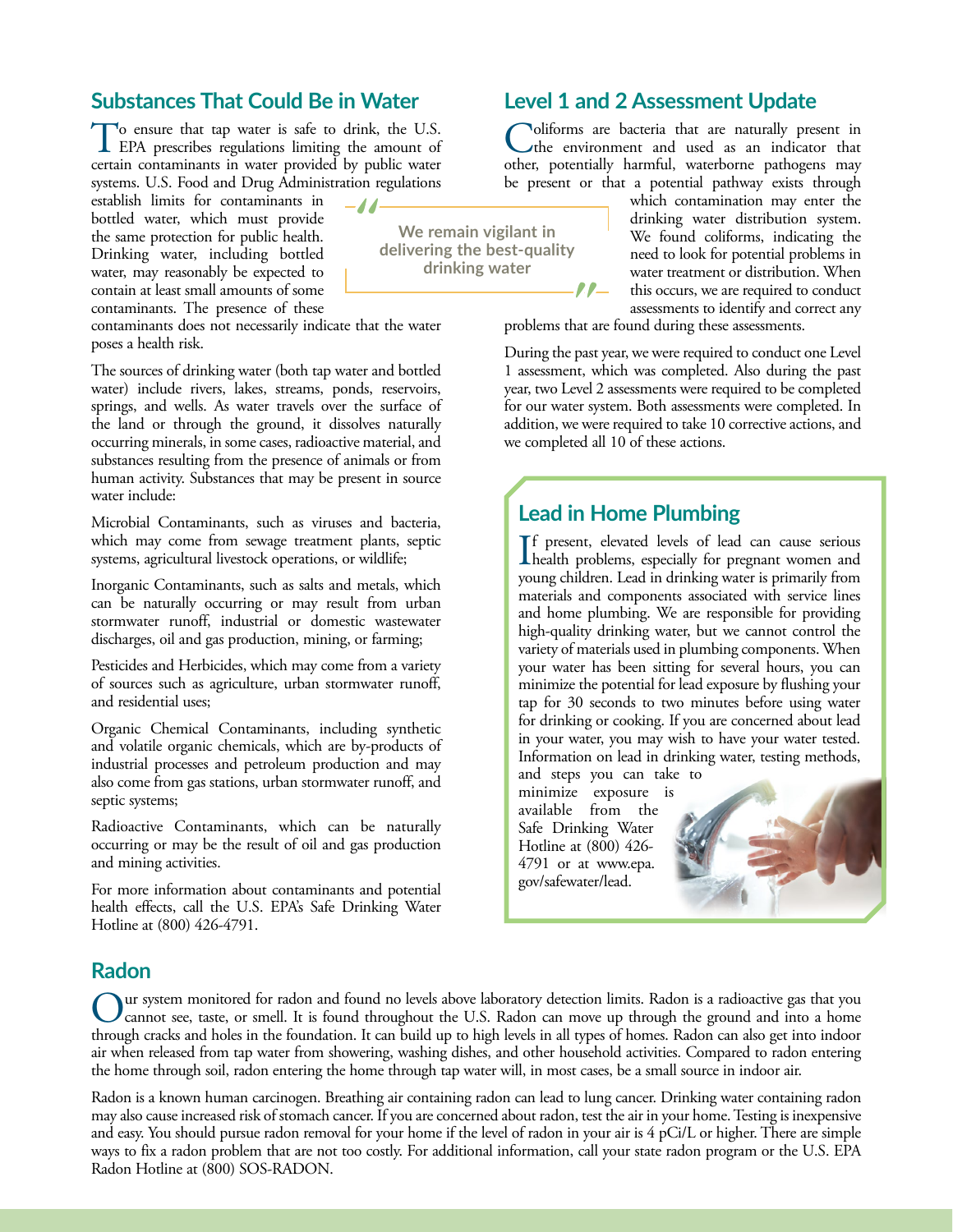# **What's a Cross-Connection?**

Cross-connections that contaminate drinking water distribution lines are a major concern. A cross-connection is formed at any point where a drinking water line connects to equipment (boilers), systems containing chemicals (air conditioning systems, fire sprinkler systems, irrigation systems), or water sources of questionable quality. Crossconnection contamination can occur when the pressure in the equipment or system is greater than the pressure inside the drinking water line (back pressure). Contamination can also occur when the pressure in the drinking water line drops due to fairly routine occurrences (main breaks, heavy water demand), causing contaminants to be sucked out from the equipment and into the drinking water line (back siphonage).

Outside water taps and garden hoses tend to be the most common sources of cross-connection contamination at

home. The garden hose creates a hazard when submerged in a swimming pool or attached to a chemical sprayer for weed killing. Garden hoses that are left lying on the ground may be contaminated by fertilizers, cesspools, or garden chemicals. Improperly installed valves in your toilet could also be a source of cross-connection contamination.

Community water supplies are continuously jeopardized by cross-connections unless appropriate valves, known as backflow prevention devices, are installed and maintained. We have surveyed industrial, commercial, and institutional facilities in the service area to make sure that potential cross-connections are identified and eliminated or protected by a backflow preventer. We also inspect and test backflow preventers to make sure that they provide maximum protection.



For more information on backflow prevention, contact the Safe Drinking Water Hotline at (800) 426- 4791.